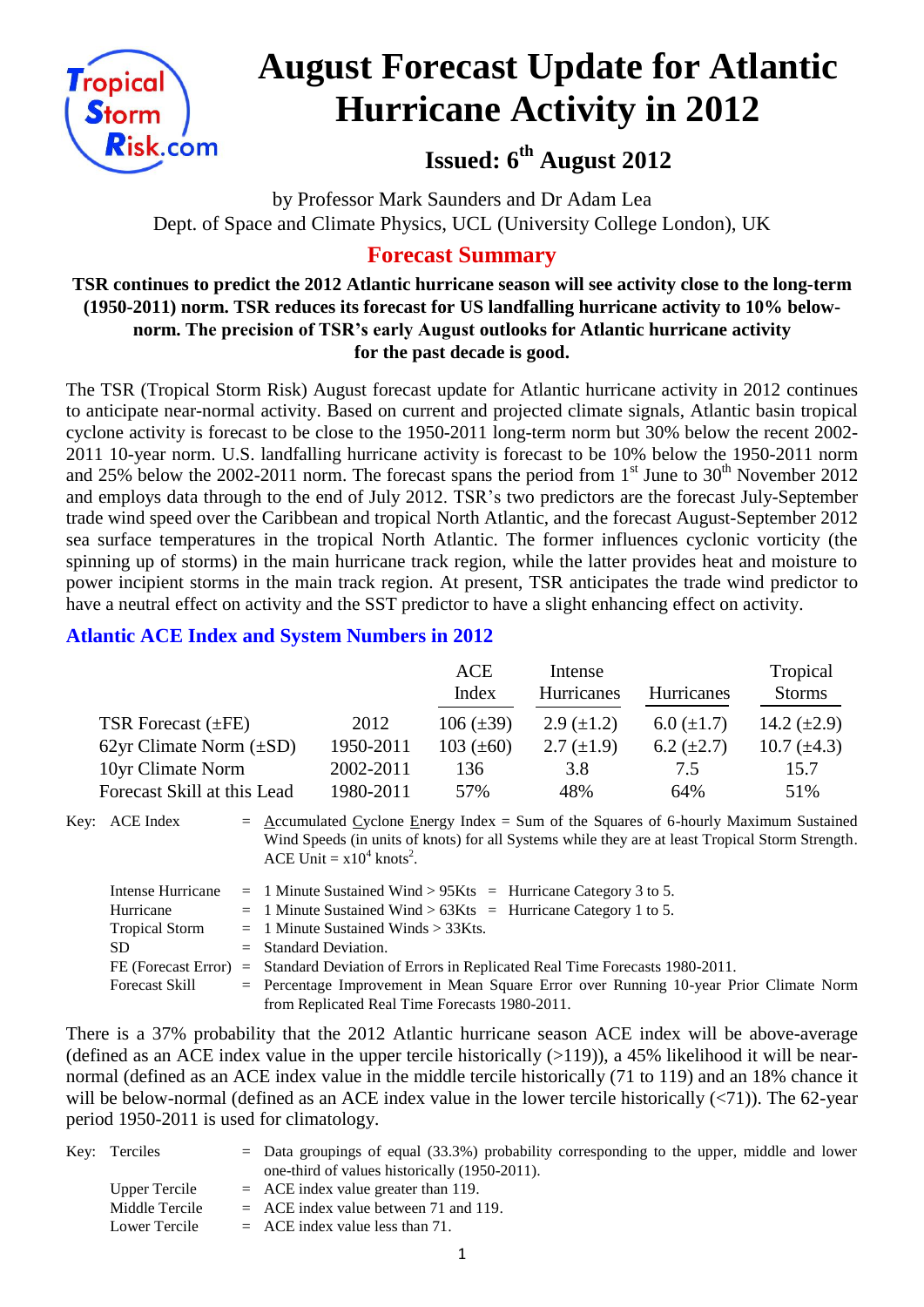# **ACE Index & Numbers Forming in the MDR, Caribbean Sea and Gulf of Mexico in 2012**

|                              |           | ACE<br>Index  | Intense<br>Hurricanes | <b>Hurricanes</b> | Tropical<br><b>Storms</b> |
|------------------------------|-----------|---------------|-----------------------|-------------------|---------------------------|
| TSR Forecast (±FE)           | 2012      | 84 $(\pm 41)$ | 2.6 $(\pm 1.1)$       | 4.3 $(\pm 1.5)$   | $8.1 (\pm 2.4)$           |
| 62yr Climate Norm $(\pm SD)$ | 1950-2011 | 81 $(\pm 58)$ | 2.4 $(\pm 1.8)$       | 4.4 $(\pm 2.5)$   | 7.4 $(\pm 3.5)$           |
| Forecast Skill at this Lead  | 1980-2011 | 47%           | 51%                   | 65%               | 53%                       |

The Atlantic hurricane Main Development Region (MDR) is the region  $10^{\circ}$ N-20<sup>o</sup>N, 20<sup>o</sup>W-60<sup>o</sup>W between the Cape Verde Islands and the Caribbean Lesser Antilles. A storm is defined as having formed within this region if it reached at least tropical depression status while in the area.

There is a 39% probability that the 2012 Atlantic hurricane season ACE index will be above-average (defined as an ACE index value in the upper tercile historically (>95)), a 45% likelihood it will be nearnormal (defined as an ACE index value in the middle tercile historically (41 to 95) and a 16% chance it will be below-normal (defined as an ACE index value in the lower tercile historically  $(\leq 41)$ ). The 62-year period 1950-2011 is used for climatology.

#### **US Landfalling ACE Index and Numbers in 2012**

|                              |           | ACE               | Tropical          |                 |
|------------------------------|-----------|-------------------|-------------------|-----------------|
|                              |           | Index             | <b>Hurricanes</b> | <b>Storms</b>   |
| TSR Forecast $(\pm FE)$      | 2012      | $2.0 \ (\pm 1.8)$ | 1.4 $(\pm 1.4)$   | 4.2 $(\pm 2.0)$ |
| 62yr Climate Norm $(\pm SD)$ | 1950-2011 | 2.4 $(\pm 2.2)$   | $1.5 \ (\pm 1.3)$ | 3.1 $(\pm 2.0)$ |
| 10yr Climate Norm            | 2002-2011 | 2.8               | 1.7               | 4.4             |
| Forecast Skill at this Lead  | 1980-2011 | 31%               | 23%               | 22%             |

| Key: ACE Index                                  | $=$ Accumulated Cyclone Energy Index $=$ Sum of the Squares of hourly Maximum<br>Sustained Wind Speeds (in units of knots) for all Systems while they are at least<br>Tropical Storm Strength and over the USA Mainland (reduced by a factor of 6).<br>ACE Unit = $x10^4$ knots <sup>2</sup> . |
|-------------------------------------------------|------------------------------------------------------------------------------------------------------------------------------------------------------------------------------------------------------------------------------------------------------------------------------------------------|
| Landfall Strike Category<br><b>USA Mainland</b> | $=$ Maximum 1 Minute Sustained Wind of Storm Directly Striking Land.<br>$=$ Brownsville (Texas) to Maine                                                                                                                                                                                       |

US landfalling intense hurricanes are not forecast since we have no skill at any lead.

There is a 38% probability that in 2012 the US landfalling ACE index will be above average (defined as a US ACE index value in the upper tercile historically (>2.54)), a 31% likelihood it will be near-normal (defined as a US ACE index value in the middle tercile historically (1.11 to 2.54)) and a 31% chance it will be below-normal (defined as a US ACE index value in the lower tercile historically  $(\le 1.11)$ ). The 62year period 1950-2011 is used for climatology.

#### **Caribbean Lesser Antilles Landfalling Numbers in 2012**

|                              |           | <b>ACE</b><br>Index | Intense<br>Hurricanes | <b>Hurricanes</b> | Tropical<br><b>Storms</b> |
|------------------------------|-----------|---------------------|-----------------------|-------------------|---------------------------|
| TSR Forecast $(\pm FE)$      | 2012      | 1.4 $(\pm 1.7)$     | $0.3~(\pm 0.4)$       | $0.5 \ (\pm 0.5)$ | 1.2 $(\pm 0.8)$           |
| 62yr Climate Norm $(\pm SD)$ | 1950-2011 | 1.4 $(\pm 2.0)$     | $0.2 \ (\pm 0.5)$     | $0.5 \ (\pm 0.7)$ | 1.1 $(\pm 1.0)$           |
| 10yr Climate Norm            | 2002-2011 | 1.0                 | 0.1                   | 0.5               | 1.1                       |
| Forecast Skill at this Lead  | 1980-2011 | 27%                 | 15%                   | 37%               | 34%                       |

Key:  $ACE Index = Accumulated Cyclone Energy Index = Sum of the Squares of hourly Maximum$ Sustained Wind Speeds (in units of knots) for all Systems while they are at least Tropical Storm Strength and over the USA Mainland (reduced by a factor of 6). ACE Unit =  $x10^4$  knots<sup>2</sup>.

| Landfall Strike Category | = Maximum 1 Minute Sustained Wind of Storm Directly Striking Land. |
|--------------------------|--------------------------------------------------------------------|
| Lesser Antilles          | $=$ Island Arc from Anguilla to Trinidad Inclusive.                |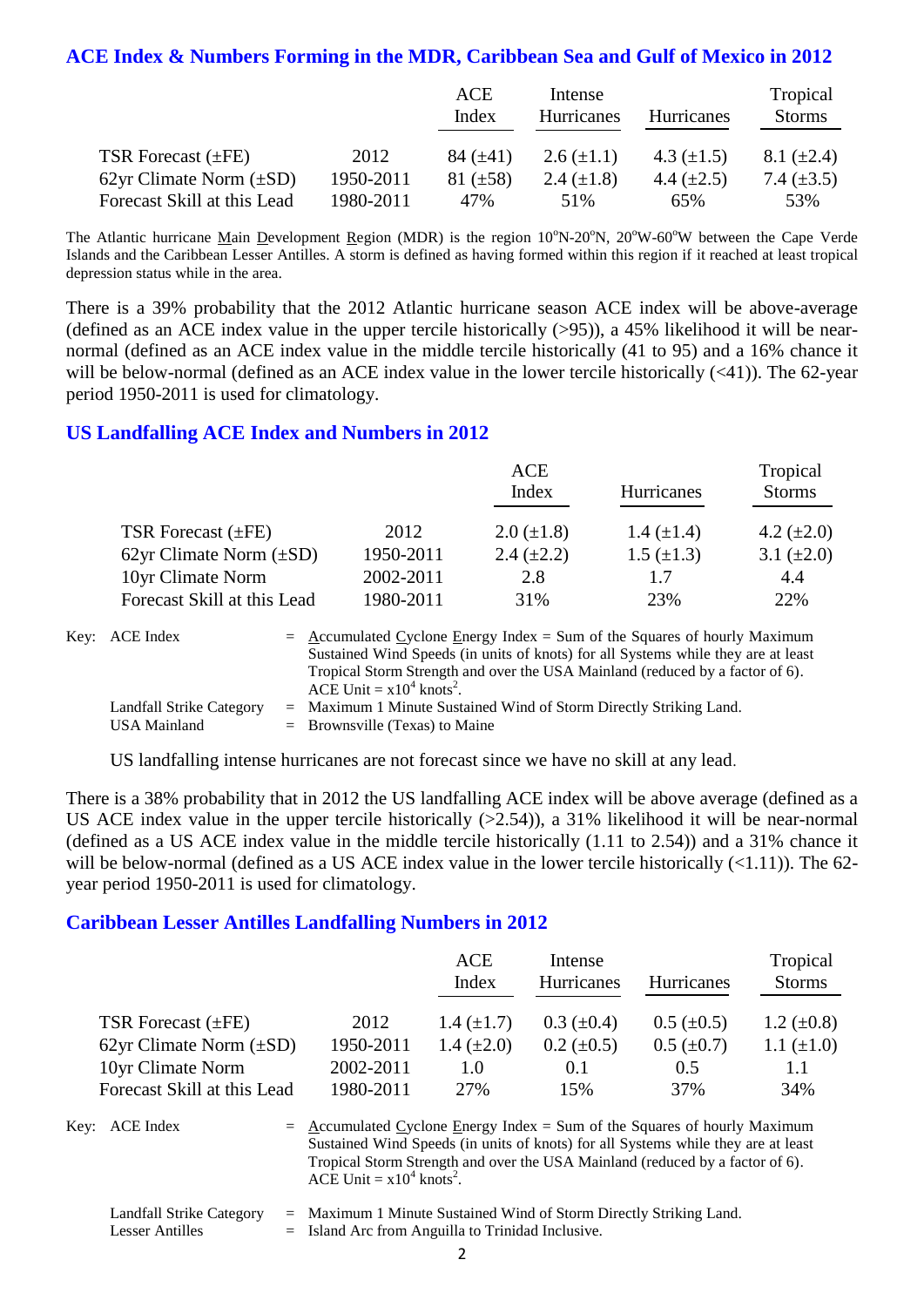# **Key Predictors for 2012**

The key factors behind the TSR forecast for a near-average hurricane season in 2012 are the anticipated neutral effect of the July-September forecast trade wind at 925mb height over the Caribbean Sea and tropical North Atlantic region ( $7.5^{\circ}N - 17.5^{\circ}N$ ,  $30^{\circ}W - 100^{\circ}W$ ), and slight enhancing effect of August-September forecast sea surface temperature for the Atlantic MDR ( $10^{\circ}N - 20^{\circ}N$ ,  $20^{\circ}W - 60^{\circ}W$ ). The current forecasts for these predictors are  $-0.03 \pm 0.48$  ms<sup>-1</sup> (up from the June forecast value of  $-0.18\pm0.61$  ms<sup>-1</sup>) weaker than normal (1980-2011 climatology) and  $0.11\pm0.13^{\circ}$ C warmer than normal (1980-2011 climatology) (up slightly from the June forecast value of  $0.09\pm0.17^{\circ}$ C warmer than normal). The July-September 2012 trade wind prediction at this lead is based on the observed July 2012 trade wind speed anomaly. The forecast skills for these predictors at this lead are 73% and 86% respectively.

# **Forecast Model for US ACE Index and US Landfalling Hurricane Numbers**

The TSR early August forecast for the US ACE index and US landfalling hurricane and tropical storm numbers in 2012 is predicted from an ensemble of two models: (1) the July 2012 tropospheric wind anomalies between heights of 925mb and 400mb over North America, the east Pacific and the North Atlantic (*Saunders and Lea, 2005*). Wind anomalies in these regions in July are indicative of persistent atmospheric circulation patterns that either favour or hinder evolving hurricanes from reaching US shores during August and September; (2) thinning from the forecast total Atlantic basin activity.

#### **The Precision of Seasonal Hurricane Forecasts**

The figure displays the recent 10-year (2002-2011) skill for the forecast number of North Atlantic hurricanes issued by different organisations.



Forecast precision is assessed using the Mean Square Skill Score (MSSS) which is the percentage improvement in mean square error over a climatological forecast. Positive skill indicates that the model performs better than a climatology forecast, whilst a negative skill indicates that it performs worse than climatology. Two different climatologies are used: a fixed 50-year (1950-1999) climatology and a running prior 10-year climate norm.

Saunders, M. A. and A. S. Lea, Seasonal prediction of hurricane activity reaching the coast of the United States, *Nature*, 434, 1005-1008, 2005.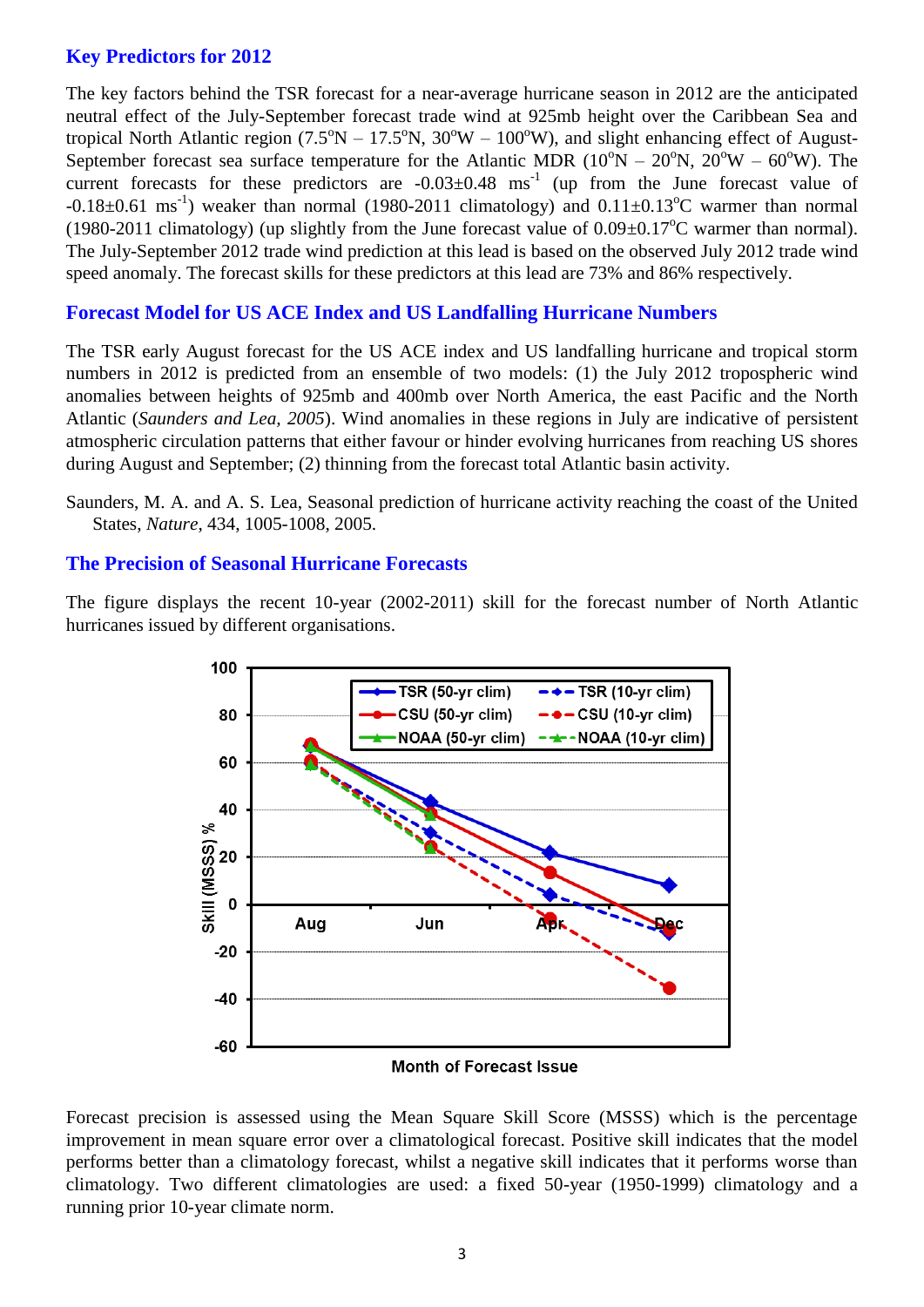The figure compares the forecast skill of the TSR, NOAA (National Oceanic and Atmospheric Administration) and CSU (Colorado State University) seasonal hurricane outlooks 2002-2011 as a function of lead time. NOAA does not release seasonal outlooks before late May. It is clear there is little skill in forecasting the upcoming number of Atlantic hurricanes from the prior December. Skill climbs slowly as the hurricane season approaches. Moderate skill levels are reached by early June and good skill levels are achieved from early August.

In terms of TSR forecast successes and failures in recent years, the 2004, 2005, 2008, 2010 and 2011 North Atlantic hurricane seasons were predicted to have 'high activity' (i.e. in the top one third of years historically) to high (60-70%) probability from the previous December. In contrast, the TSR extended range forecasts for the 2006, 2007 and 2009 hurricane seasons were less impressive.

# **Further Information and Next Forecast**

Further information about TSR forecasts and verifications may be obtained from the TSR web site *http://www.tropicalstormrisk.com*. This is the final TSR forecast update for the 2012 Atlantic hurricane season. A summary of the 2012 Atlantic hurricane season and a verification of the TSR seasonal forecasts will be issued in early January 2013.

## **References**

- Knaff, J. A. and C. W. Landsea, An El Niño-Southern Oscillation Climatology and Persistence (CLIPER) Forecasting Scheme, *Wea. Forecasting*, **12**, 633-652, 1997.
- Lloyd-Hughes, B., M. A. Saunders and P. Rockett, A consolidated CLIPER model for improved [August-September ENSO prediction skill,](http://www.tropicalstormrisk.com/docs/Lloyd-Hughesetal2004.pdf) *Wea. Forecasting*, **19**, 1089-1105, 2004.

# **Appendix – Predictions from Previous Months**

#### **1. Atlantic ACE Index and System Numbers**

| <b>Atlantic ACE Index and System Numbers 2012</b> |             |                     |                                    |                   |                       |  |  |
|---------------------------------------------------|-------------|---------------------|------------------------------------|-------------------|-----------------------|--|--|
|                                                   |             | <b>ACE</b><br>Index | Named<br>Tropical<br><b>Storms</b> | Hurricanes        | Intense<br>Hurricanes |  |  |
| Average Number $(\pm SD)$ (1950-2011)             |             | 103 $(\pm 60)$      | $10.7 (\pm 4.3)$                   | $6.2 \ (\pm 2.7)$ | $2.7 \ (\pm 1.9)$     |  |  |
| Average Number (2002-2011)                        |             | 136                 | 15.7                               | 7.5               | 3.8                   |  |  |
|                                                   | 6 Aug 2012  | $106 (\pm 39)$      | 14.2 $(\pm 2.9)$                   | $6.0 \ (\pm 1.7)$ | $2.9 \ (\pm 1.2)$     |  |  |
|                                                   | 6 Jul 2012  | 103 $(\pm 44)$      | $13.9 (\pm 3.4)$                   | 5.8 $(\pm 2.2)$   | 2.8 $(\pm 1.4)$       |  |  |
| TSR Forecasts $(\pm SD)$                          | 6 Jun 2012  | $100 (\pm 47)$      | $13.8 (\pm 3.5)$                   | 5.8 $(\pm 2.4)$   | $2.7 \ (\pm 1.5)$     |  |  |
|                                                   | 23 May 2012 | 98 $(\pm 52)$       | $12.7 (\pm 3.9)$                   | 5.7 $(\pm 2.7)$   | $2.7 \ (\pm 1.5)$     |  |  |
|                                                   | 12 Apr 2012 | 95 $(\pm 55)$       | $12.5 (\pm 4.1)$                   | 5.6 $(\pm 2.8)$   | $2.6 (\pm 1.6)$       |  |  |
|                                                   | 7 Dec 2011  | $117 (\pm 58)$      | 14.1 $(\pm 4.2)$                   | $6.7 (\pm 3.0)$   | 3.3 $(\pm 1.6)$       |  |  |
|                                                   | 3 Aug 2012  | 99                  | 14                                 | 6                 | 2                     |  |  |
| <b>CSU</b> Forecasts                              | 1 Jun 2012  | 80                  | 13                                 | 5                 | $\overline{2}$        |  |  |
|                                                   | 4 Apr 2012  | 70                  | 10                                 | $\overline{4}$    | $\overline{2}$        |  |  |
| <b>NOAA Forecast</b>                              | 24 May 2012 | 60-130              | $9 - 15$                           | $4 - 8$           | $1 - 3$               |  |  |
| Met Office Forecast                               | 24 May 2012 | 90 $(\pm 62)$       | $10*(\pm 3)$                       |                   |                       |  |  |
| Institute of                                      | 6 Aug 2012  |                     | 11                                 | 5                 |                       |  |  |
| Meteorology, Cuba                                 | 4 May 2012  |                     | 10                                 | 5                 |                       |  |  |

\*Does not include tropical storms Alberto and Beryl.